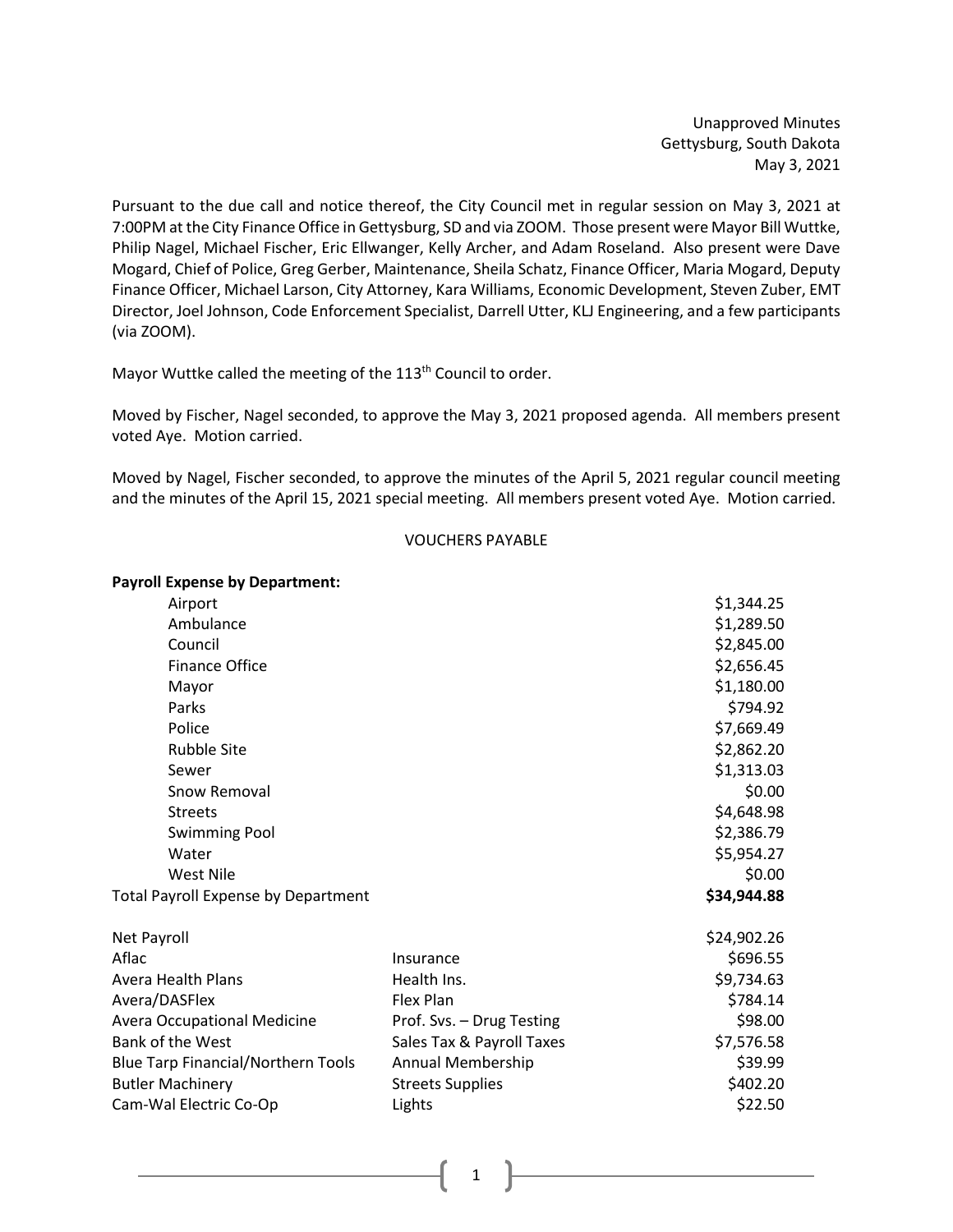| <b>Child Support Services</b>    | <b>Payroll Deduction</b>                     | \$401.00    |
|----------------------------------|----------------------------------------------|-------------|
| Corporate Warehouse Supply       | <b>Finance Office Supplies</b>               | \$1,469.65  |
| DCI Credit Svs.                  | <b>Payroll Deduction</b>                     | \$150.00    |
| Dakota Farm & Ranch Supplies     | Streets, Police, Pool, Sewer,                | \$1,439.17  |
|                                  | Parks, & Finance Office Supplies             |             |
| Decker Repair & Welding          | Police & Streets & Ambulance                 | \$528.05    |
|                                  | Repairs/Maintenance                          |             |
| <b>Dollar General</b>            | <b>Streets &amp; Finance Office Supplies</b> | \$74.65     |
| Gall's, Inc.                     | Police Minor Equipment                       | \$895.68    |
| Gettysburg Development Corp.     | <b>BBB Taxes</b>                             | \$2,754.02  |
| <b>Great Western Bank</b>        | Finance Office, Police & Water Supplies      | \$166.98    |
| <b>Heartland Payment Systems</b> | <b>CC</b> Fees                               | \$96.25     |
| Heartland Waste Mgmt., Inc.      | Garbage                                      | \$5,862.62  |
| Jensen Rock & Sand, Inc.         | Pool Repairs/Maintenance                     | \$3,249.00  |
| John Deere Financial             | Parks & Streets Supplies                     | \$246.62    |
| Keep It Safe                     | <b>Computer Backups</b>                      | \$160.00    |
| Logan Electric                   | Pool & Fire Dept. Repairs/Maintenance        | \$652.21    |
| Marco                            | Copier Lease                                 | \$90.93     |
| Mid Dakota Rural Water Systems   | Water Usage                                  | \$14,892.80 |
| <b>Midway Parts</b>              | Streets, Airport, Sewer & Parks Supplies     | \$505.93    |
| Midwest Alarm                    | Prof. Svs. - Alarm Monitoring                | \$595.00    |
| Mogard, David                    | Travel & Conference and Police Supplies      | \$169.90    |
| Montana Dakota Utilities         | Gas, Electric and Lighting                   | \$5,176.28  |
| <b>Nauman Construction</b>       | Pool Repairs/Maintenance                     | \$1,415.44  |
| <b>New Creations</b>             | Police & Finance Office Supplies             | \$84.58     |
| Northwest Pipe Fittings          | Water & Pool Supplies                        | \$9,508.47  |
| Oahe Area Youth Center           | Annual Stipend                               | \$5,500.00  |
| <b>Potter County News</b>        | Finance Office, Pool & Water Publications    | \$435.20    |
| Praxair                          | Ambulance Oxygen                             | \$180.77    |
| <b>Principal Financial Group</b> | Life Insurance                               | \$77.68     |
| <b>Rees Communications</b>       | Ambulance Repairs/Maintenance                | \$1,240.00  |
| Schatz Electric, Inc.            | <b>Streets &amp; Airport Supplies</b>        | \$4,530.18  |
| Schlachter Lumber, Inc.          | Pool & Parks Supplies                        | \$265.70    |
| SD Dept. of Agriculture          | West Nile - Travel & Conf.                   | \$35.00     |
| SD Dept. of Revenue              | <b>Water Testing Fees</b>                    | \$211.00    |
| SD Government Finance Officer    | Travel & Conf.                               | \$150.00    |
| SD Human Resource Assoc.         | Travel & Conf.                               | \$100.00    |
| SD One Calls                     | One Calls                                    | \$49.35     |
| SD Retirement Systems            | Retirement                                   | \$3,955.09  |
| Servall                          | Rugs                                         | \$222.14    |
| Standard Ins. Co.                | Monthly Dental & Vision Ins. - ACH           | \$376.16    |
| The Lodge at Deadwood            | Police Travel & Conf.                        | \$243.00    |
| <b>Titan Machinery</b>           | Prof. Svs. - Purchase Protection Plan        | \$1,700.00  |
| <b>True Value</b>                | Police & Streets Supplies                    | \$863.48    |
| US Bank/First Nat'l              | Sewer Loan                                   | \$8,930.13  |
| <b>US Postal Service</b>         | Water Bills Postage & 2021 Permit #19        | \$423.92    |
| <b>Venture Communications</b>    | Telephone/Fax/Internet                       | \$992.41    |
| <b>Verizon Wireless</b>          | <b>Streets &amp; Police Phones</b>           | \$400.69    |
|                                  |                                              |             |

 $\begin{array}{|c|c|c|c|c|}\hline \rule{0pt}{1ex}\rule{0pt}{1ex}\hspace{-2.2ex}\rule{0pt}{1ex}\hspace{-2.2ex}\rule{0pt}{1ex}\hspace{-2.2ex}\hspace{-2.2ex}\rule{0pt}{1ex}\hspace{-2.2ex}\hspace{-2.2ex}\rule{0pt}{1ex}\hspace{-2.2ex}\hspace{-2.2ex}\hspace{-2.2ex}\hspace{-2.2ex}\hspace{-2.2ex}\hspace{-2.2ex}\hspace{-2.2ex}\hspace{-2.2ex}\hspace{-2.2ex}\hspace{-2.2ex}\hspace{-2.2ex}\hspace{-2.2ex}\hspace{-2.2ex}\$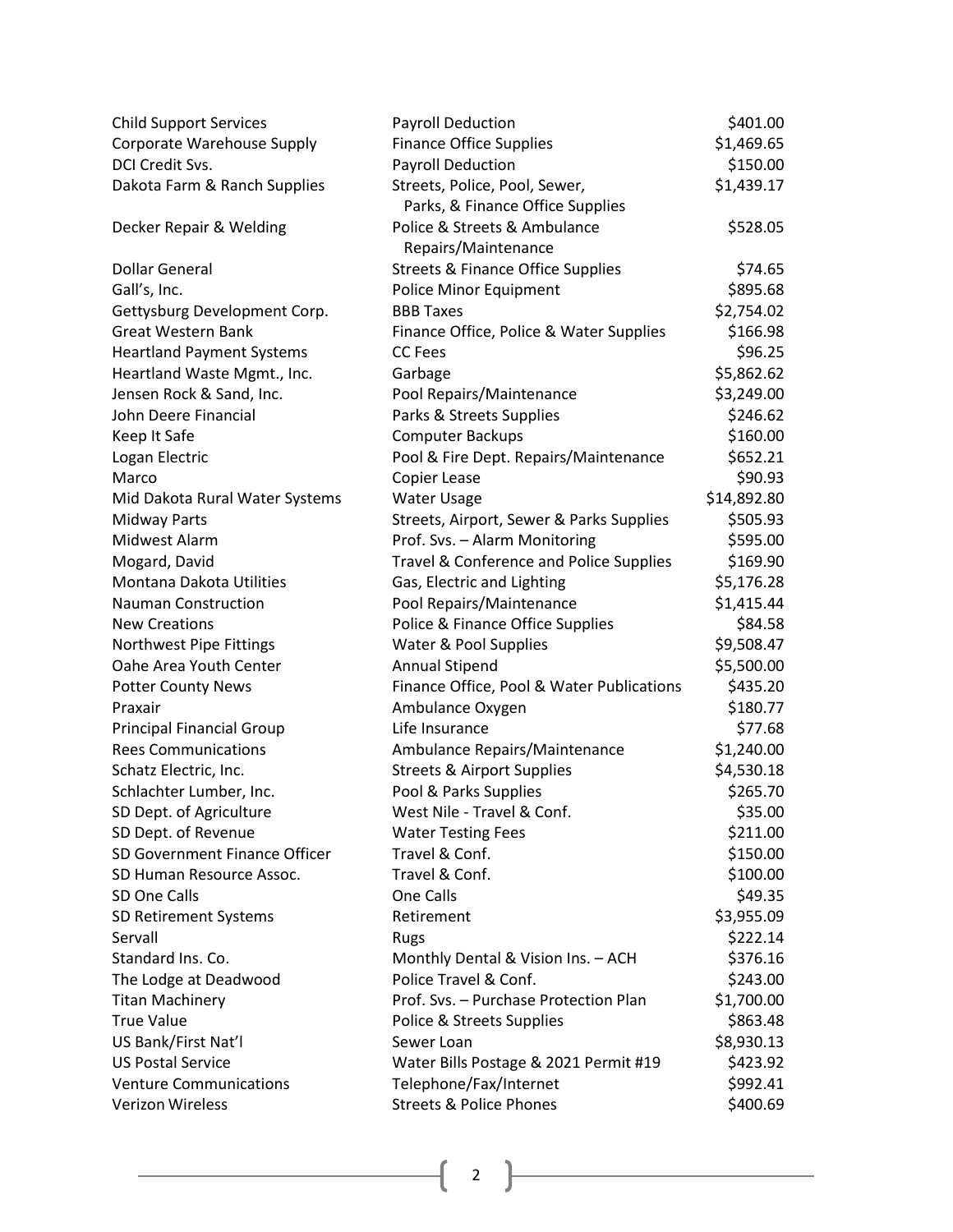| Vetter, Jason       | Water Deposit Refund | \$100.00     |
|---------------------|----------------------|--------------|
| Wager, Shane        | Monthly IT Retainer  | \$180.00     |
| <b>WEX Bank</b>     | Fuel                 | \$618.01     |
| <b>TOTAL CHECKS</b> |                      | \$126,621.99 |

Moved by Archer, Ellwanger seconded, to approve the vouchers payable. All members present voted Aye. Motion carried.

Motion by Archer, Nagel seconded, to adjourn the 113<sup>th</sup> Council at 7:06PM. All members present voted Aye. Motion carried.

Mayor Wuttke called the first meeting of the 114<sup>th</sup> Council to order at 7:08PM.

Nominations were open for President and Vice President of the Council. Moved by Roseland, Archer seconded, to approve to nominate Philip Nagel as President of the Council and that nomination cease and to cast a unanimous ballot for Philip Nagel as President of the Council. All members present voted Aye. Motion carried.

Moved by Nagel, Fischer seconded, to approve to nominate Adam Roseland as Vice President of the Council and that nomination cease and to cast a unanimous ballot for Adam Roseland as Vice President of the Council. All members present voted Aye. Motion carried.

Mayor Wuttke read the list of appointed positions for the following:

Airport Manager: Russell Anderson Assistant Airport Manager: Tyler Fischer Attorney: Michael Larson Official Depositories: Bank of the West and Great Western Bank Health Officers: Kristi Livermont and Tausha Kraft Official Newspaper: Potter County News

Mayor Wuttke then read the Council Committee Appointments:

Airport: Nagel and Fischer Animal Control: Roseland and Archer Parks and Recreation: Archer and Ellwanger Building Permits: Archer and Ellwanger Economic Development: Wuttke and Ellwanger Finance Office and Maintenance Building: Wuttke, Nagel and VanBockel Fire Department and Auditorium: Nagel and Roseland Health and Safety and Drug Policy: Wuttke, Nagel, VanBockel, and Roseland Law Enforcement: Wuttke, Nagel and VanBockel Rubble Site: Fischer and Ellwanger Streets: Roseland, Fischer, and Archer Water and Wastewater: Roseland, Fischer, and Archer 5-Year Planning Commission: Roseland and Ellwanger

Motion by Nagel, Ellwanger seconded, to approve 2021-2022 list of appointed positions and Council committee appointments. All members present voted Aye. Motion carried.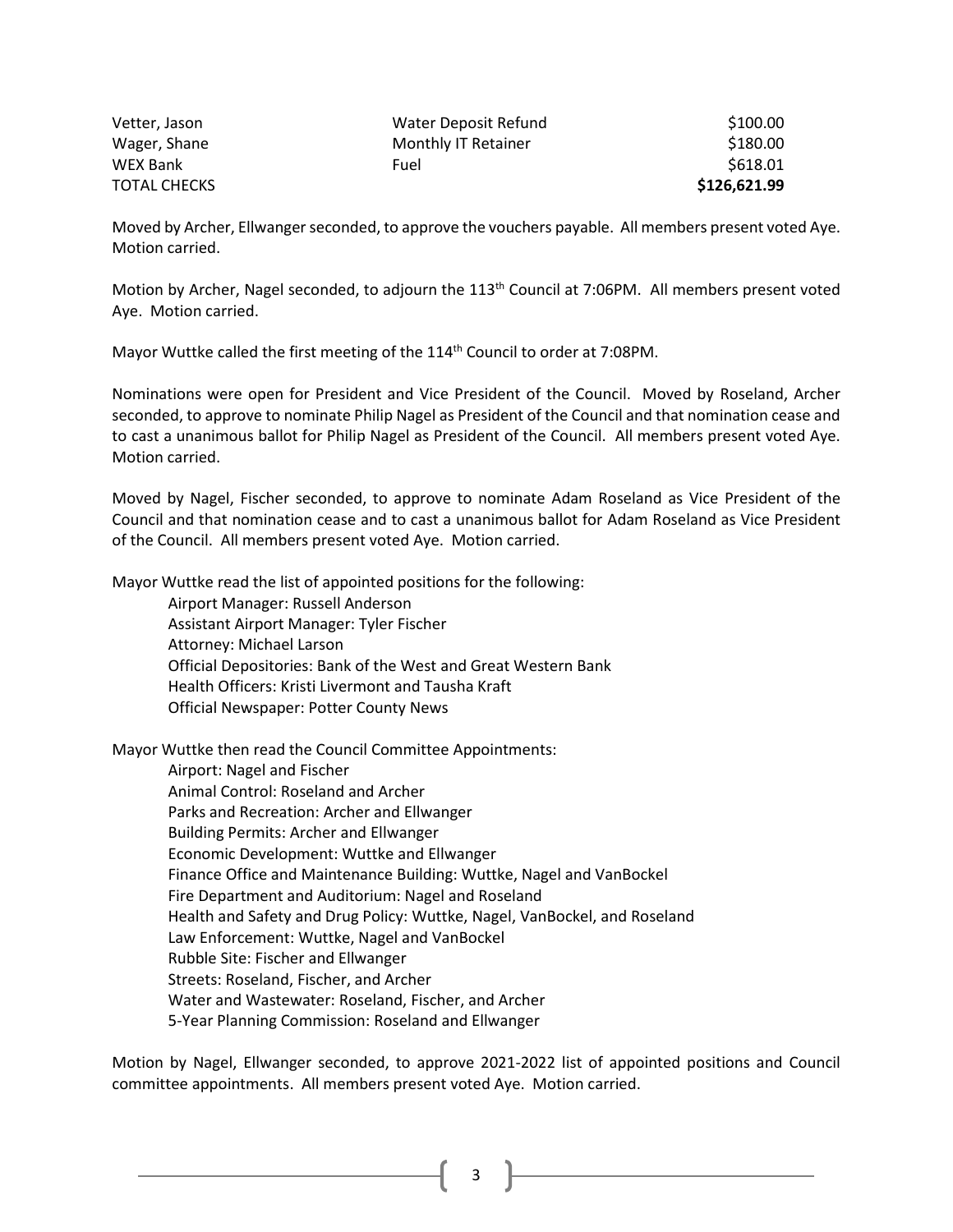Moved by Fischer, Ellwanger seconded, to approve the 2021-2022 Gettysburg Fire Department and Gettysburg EMT rosters. All members present voted Aye. Motion carried.

No sealed bids were received on the surplus of the City's 2003 Ford Medtec AH (Ambulance). Moved by Roseland, Ellwanger seconded, to advertise a new Notice for Sealed Bids of Surplus Property (2003 Ford Ambulance Bid) in the paper for (3) weeks on May 13, May 20, and May 27, 2021. All members present voted Aye. Motion carried. The bids shall be in a sealed envelope marked "2003 Ford Ambulance Bid" and must be presented to the City Finance Office at 109 E Commercial Avenue, Gettysburg, SD no later than 5:00PM on Monday, June 7, 2021. The City has the right to reject any and all bids.

Two sealed bids were opened and read aloud for the "2021 Fire Hall Boiler" bid. There was a bid from Zuber Refrigeration & Heating, Inc. in the amount of \$9,200.00 and a bid from Wheelhouse Plumbing, Heating & Cooling in the amount of \$16,297.00. Moved by Nagel, Roseland seconded, to accept and award the bid to low bidder, Zuber Refrigeration & Heating, Inc. for \$9,200.00. All members present voted Aye. Motion carried.

## Appointment – Steven Zuber, EMT Director

Zuber gave EMT report. Zuber stated that ambulance has recently purchased (3) new AED units, one for Mug's Bar N Grill, one for Gettysburg Country Club, and one for the Lebanon Municipal Liquor Store (Long Branch). Ambulance decided they would also purchase an AED unit for Youth Center as found out it does not currently have one. Zuber informed the flight crew runs should all be turned over to PCC now which will hopefully help with some revenue. Zuber mentioned that Brad Saltsman was inquiring whether the 2003 Ford Ambulance could be taken to a fire school out of town, if it is not sold by then, wherein maybe he could create some interest in purchase outside the area.

Zuber asked if the City would be willing to help financially with a possible new washer and dryer and some new cabinets at the fire hall. Quotes on each were handed out. It was asked if the upcoming American Rescue Act financials could possibly be used to help with this type of purchase. Discussion. The 5-Year Planning Committee will meet on Friday, May 14, 2021 at 3:00PM to discuss options and needs in utilizing the American Rescue Act funds to present at June council meeting. Zuber mentioned a discussion he had regarding possible County supplementation to ambulance, as well. Nagel mentioned a discussion with Zuber regarding a 6x12 trailer that is behind the fire hall which is not being used and possibly declaring it as surplus and putting it out for bids. Moved by Nagel, Ellwanger seconded, to declare the City's 6x12 trailer as surplus and advertise Notice for Bids. Discussion. Nagel withdrew his motion as it was decided the trailer could be utilized by the maintenance crew.

## Appointment – Kara Williams, Economic Development

Williams informed that the Chamber will be spearheading the 140<sup>th</sup> Celebration of Gettysburg in 2023. Possible plans are having the all-school reunion, a road race, a golf tournament, a parade, and a street dance. It was asked for the community to get involved in putting this together and there will be an organizational meeting on Wednesday, May 19, 2021 at 6:00PM at the 212 Mini Mall.

Williams also informed she received an email at Economic Development from the Governor's office congratulating Gettysburg regarding the Corn Board Mfg. Plant looking into our area as we have been selected as one of the possible "final sites of interest". It sounds as if a site visit will hopefully be happening sometime the end of May and Economic Development will continue to communicate any updates.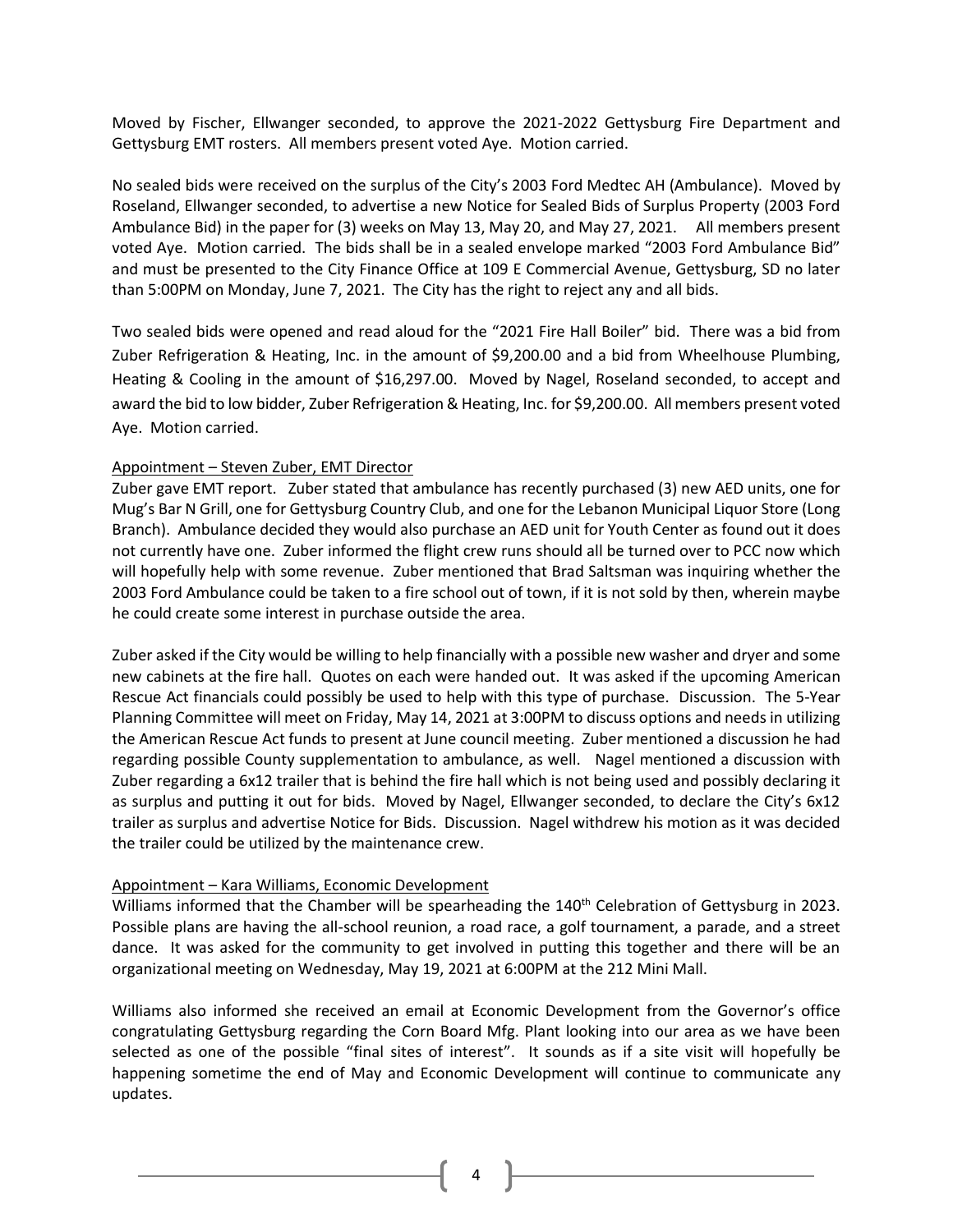## Appointment – Joel Johnson, Code Enforcement Specialist

Mr. Johnson informed that he has done the initial assessment of the Gettysburg community regarding any code enforcement issues and put together the information for the Council to look over and will wait to be informed of what the City would like to move forward on. Johnson mentioned possibly looking into adopting at least a portion of the International Property Maintenance Code. Johnson stated we have a beautiful community, there are just some areas that need some work. Discussion. Nagel and Fischer will go through the reports and physically look at these areas listed and report their recommendations back to Council at June meeting.

Moved by Archer, Fischer seconded, to approve the renewals for Retail (on-off sale) Malt Beverage and Retail (on-off sale) SD Farm Wine licenses for 2021/2022 for Gas N Goodies, Liberty Lanes, Stan's, Gettysburg Flowers-Coffee Bean, Kaylei's Liquor Store & More, and Dollar General. All members present voted Aye. Motion carried.

Vail building demolition was discussed. It was decided that Attorney Larson needs to start the process and send Vail a letter informing that the City will be moving forward with having the building condemned and torn down which will in turn be assessed back to property owner's taxes.

M. Mogard gave an update on the transfer of the City's ambulance billing to third party billing, PCC. Discussion.

The Gettysburg Fire Department is asking for a Special 1-Day Event Malt Beverage License for the 2021 Annual Car Show which will be held on Saturday, June 26, 2021 at the City Park. Schatz advised a motion is needed approving to publish Notice of Public Hearing. Moved by Ellwanger, Archer seconded, to approve publishing the Notice of Public Hearing on Application for Sale of Malt Beverages for a 1-Day Permit for the 2021 Annual Car Show event being held on Saturday, June 26, 2021 at the City park. All members present voted Aye. Motion carried.

Discussion was had regarding the water at the fairgrounds in that a fire hydrant is not necessarily needed as previously discussed but possibly digging a second water pit would be beneficial. Moved by Archer, Fischer seconded, to rescind prior motion made at the February 1, 2021 regular Council meeting to table discussion until next meeting regarding approving installation of a fire hydrant near the fairgrounds wherein an estimate on total cost would be brought in for review and voted upon. All members present voted Aye. Motion carried. Maintenance was asked to research and bring in a quote to June meeting of approximate cost it would take to dig a second meter pit at the fairgrounds and possibly see if the County would be willing to split the cost. Roseland will discuss this with the County and will update Council on the same.

Burn ban was discussed. It was decided that fire pits within city limits are allowed only if the fire pit is covered and is not left unattended. Burn ban regarding fireworks will be discussed at the June meeting.

Basketball hoops and lighting at the (2) City parks were discussed. Gerber informed that the basketball hoops at the parks are in good shape but will be repainted and new nets will be hung. Gerber informed the City is looking into changing out a few bad lights and possibly adding a couple of new lights at the City parks. This would be lighting for the tennis courts, basketball courts and bathhouse areas at each park. Logan gave Gerber a quote of \$250 each and there are (10) in total which would come to approximately \$2,500.00. Mayor Wuttke suggested also installing a light timing device so the lights are not constantly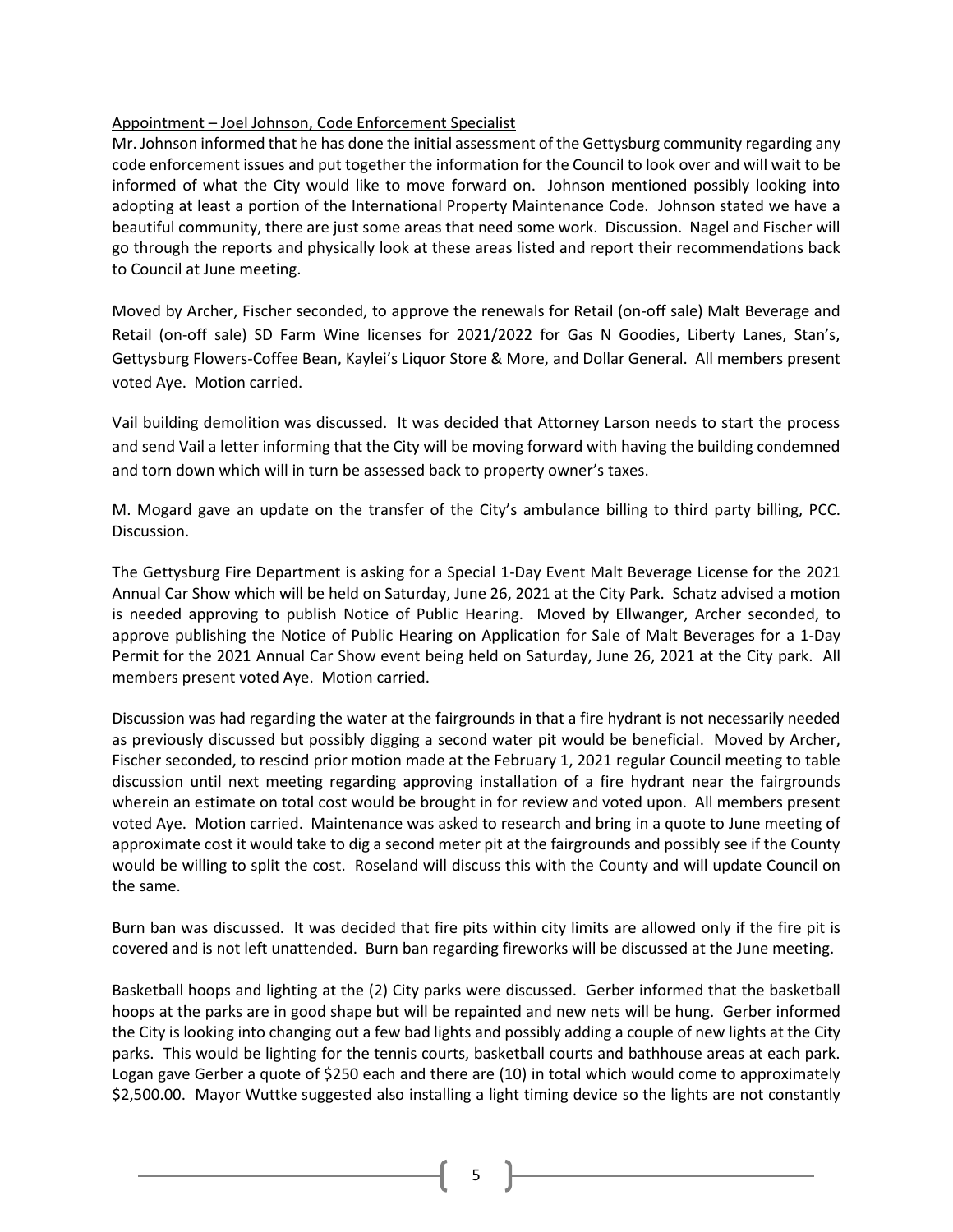left on, therefore, wasting energy. Gerber will ask Logan about a timer for the lights. Moved by Archer, Fischer seconded, to approve hiring Logan to put (10) new lights up at \$250 each for lighting at the tennis courts, basketball courts and bathhouse areas at both City parks. All members present voted Aye. Motion carried.

Mogard gave police report. Mogard asked permission to bring in outside help over a weekend both himself and Officer Haupert need to be gone at the same time if Brad Saltsman is unable to cover. Council was fine with this.

Mogard discussed training he had just attended in Deadwood, SD at the Chief's Convention. He stated it was a large conference with approximately 30 hours of class that covered many important areas: marijuana, policy updates, crisis intervention, de-escalation, responding to missing children, etc.

After doing much research, Mogard handed out a quote on a possible new squad. The company, Karl's Emergency Vehicles, has reasonable pricing and will take the used squad on trade for a decent amount. The 2021 Tahoe (Black PPV) cost came in at \$36,882.00 and installation of lights and equipment, logos, etc., would be approximately \$21,338.56. The total being \$58,220.56 minus their offer of \$20,000.00 on trade-in would bring the final cost to approximately \$38,220.56. If given approval to purchase the new squad, they believe it could be here and ready to go within approximately one month. Moved by Ellwanger, Roseland seconded, to approve ordering the 2021 Tahoe police squad from Karl's Emergency Vehicles at an approximate cost of \$38,220.56 after trade in. All members present voted Aye with Nagel abstaining from vote. Motion carried.

Mogard explained that in June of 2020, President Trump signed an Executive Order which police departments need to have within their policy regarding a choke hold cannot be used unless it means for deadly use, wherein a choke hold would be on the same scale as firearms, knives, etc. This was not in the Gettysburg Police Department Standard Operating Guidelines recently adopted by Council on April 5, 2021, so Mogard is asking that Gettysburg Police Department Use of Force Policy be adopted as part of the guidelines. Moved by Nagel, Ellwanger seconded, to accept and adopt the Executive Order signed by President Trump in June of 2020 regarding use of choke holds by police as part of the current Gettysburg Police Department Standard Operating Guidelines that are in place for the City. All members present voted Aye. Motion carried.

Gerber gave maintenance report. Gerber stated Darryl Jenkins was recently hired as the City's new fulltime maintenance worker and is a good worker. Gerber informed the pool is painted and the plumbing and the slides are all done. The pool should be ready for opening on June 7, 2021. Gerber informed maintenance has started mowing and are keeping busy with the 212 Highway Project.

There was one fuel bid from Agtegra for the following: Unleaded 10% Ethanol FTE \$2.625, Ruby Fieldmaster at \$2.54, AvGas at \$3.884, and Jet-A at \$2.48. Moved by Archer, Ellwanger seconded, to accept the fuel bid from Agtegra. All members present voted Aye. Motion carried.

Schatz asked for a motion approving (1) water deposit refund in the amount of \$100. Moved by Ellwanger, Roseland seconded, to approve (1) water deposit refund in the amount of \$100. All members present voted Aye. Motion carried.

Schatz asked for a motion to approve and sign the State Financial Assistance Amendment on the Airport Taxilane Project #3-46-0017-11-2019 (Amendment Number 1 to Agreement Number 716960) sent by Earl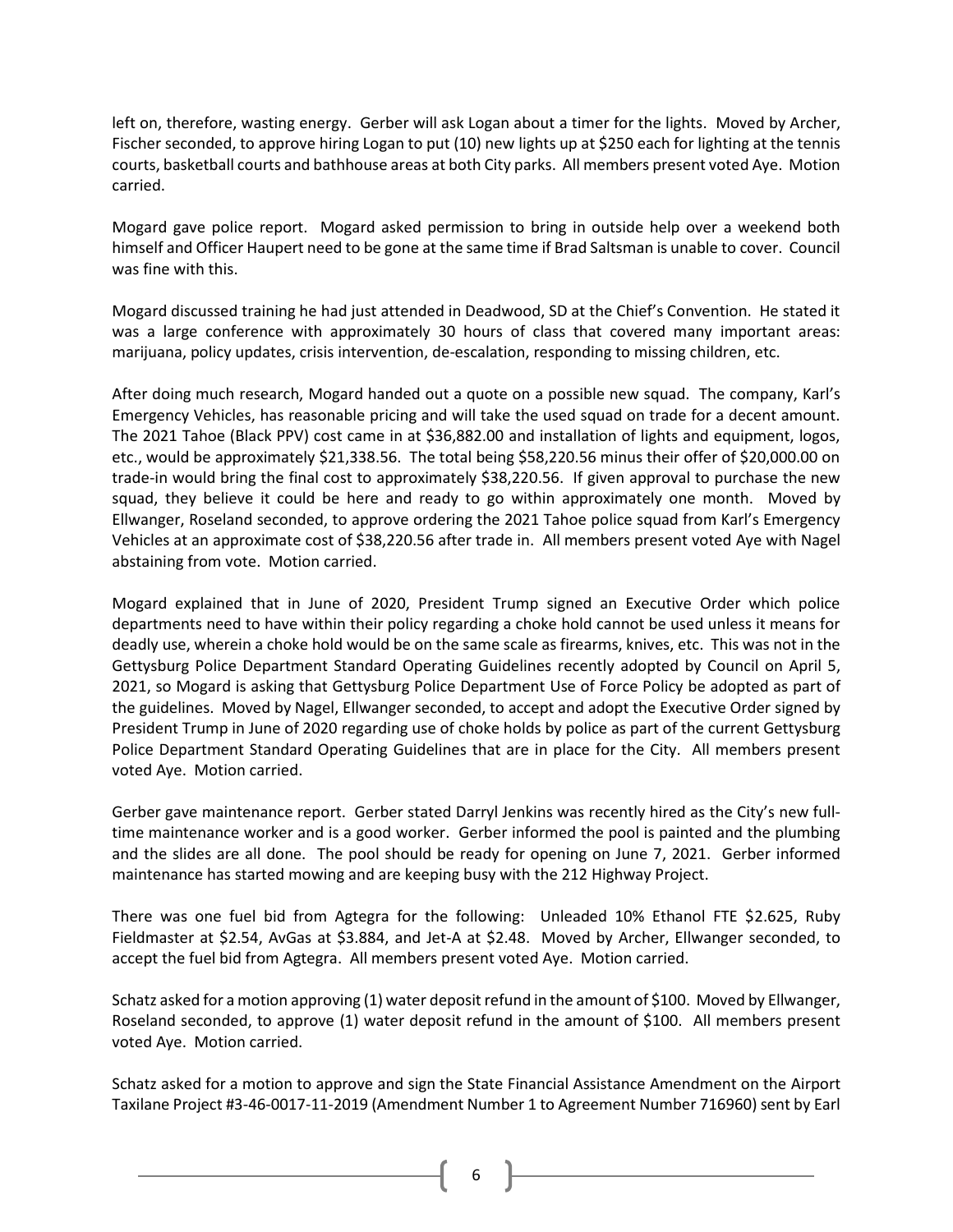Holben, Aeronautics Program Assistant, from the Department of Transportation. Moved by Ellwanger, Roseland seconded, to approve signing the State Financial Assistance Amendment on the Airport Taxilane Project #3-46-0017-11-2019 (Amendment Number 1 to Agreement Number 716960). All members present voted Aye. Motion carried.

An update on the 212 Highway Project was given and private sewers were discussed. Moved by Fischer, Roseland seconded, to approve replacing privately owned sewer lines from the City main to the back of the curb of the new highway to prevent the need of cutting into the new highway in the future. The City will pay a contractor to do this, and future discussion will determine whether to assess the costs to the landowners. Fischer, Ellwanger, Archer, and Roseland voted Aye. Nagel voted Nay. Motion carried.

Roseland further explained that Mayor Wuttke and himself went to the 212 Highway Project public meeting last Wednesday and the City may be able to get the asphalt filings that are being pulled out from under the highway for approximately \$6 per ton. It was discussed about possibly stockpiling the asphalt findings purchased out at the airport. Further research needs to be done on where the asphalt findings should be stored, and further discussion will be had on this at a future meeting.

Gerber asked if it was decided if any of the signs on Blaine Avenue needed to be changed due to the detour. Discussion. It was decided that no signs will be changed on Blaine Avenue due to the 212 Highway Project detour.

Roseland stated that he has received a citizen complaint from Dawn Nagel that she would like to request to have the City pay to have gravel removed, or remove it, themselves, from the area where she has been having snow dumped on her empty lot property. She states that currently she is not able to mow the property due to the piles of gravel dumped on the right-of-way and various locations from the alley and a neighbor's driveway. D. Nagel informs she had requested (2) years ago to not allow the general use of the right-of-way per these same concerns. Discussion. Roseland states that as to where private citizens can dump snow, it should be reiterated that snow removed from one's property is to go on the right-ofway that is directly adjacent to one's property. It was asked where the snow from the alleyway is to be put if said person removing the snow wants the alleyway cleared before City maintenance has a chance to get to that area and clear it. It was stated that if they are moving the snow with their own equipment, it needs to be put in their own area on their right-of-way. It was stated a letter explaining the same will be sent out in the Fall to said person removing said snow in the alleyway. It was stated that a couple of the lawn services in town will come and rake the rocks out at a very reasonable price. If D. Nagel hires that out and decides to bring the bill into the City, it can be discussed at that time.

M. Mogard updated that the new water reading system will be installed very soon as just waiting for the software and parts to be shipped and received.

Schatz asked for a motion to be able to apply for the 2021 West Nile Grant. Moved by Roseland, Ellwanger seconded, to approve applying for the 2021 West Nile Grant. All members present voted Aye. Motion carried.

Discussion was had regarding applying for a tree grant to purchase and plant some new trees in the City park. It was expressed that the deadline is too quick to be able to get the proper quotes needed for the application for the grant as Ellwanger has been waiting for several weeks already for the quotes to come in. The grant will not be applied for at this time.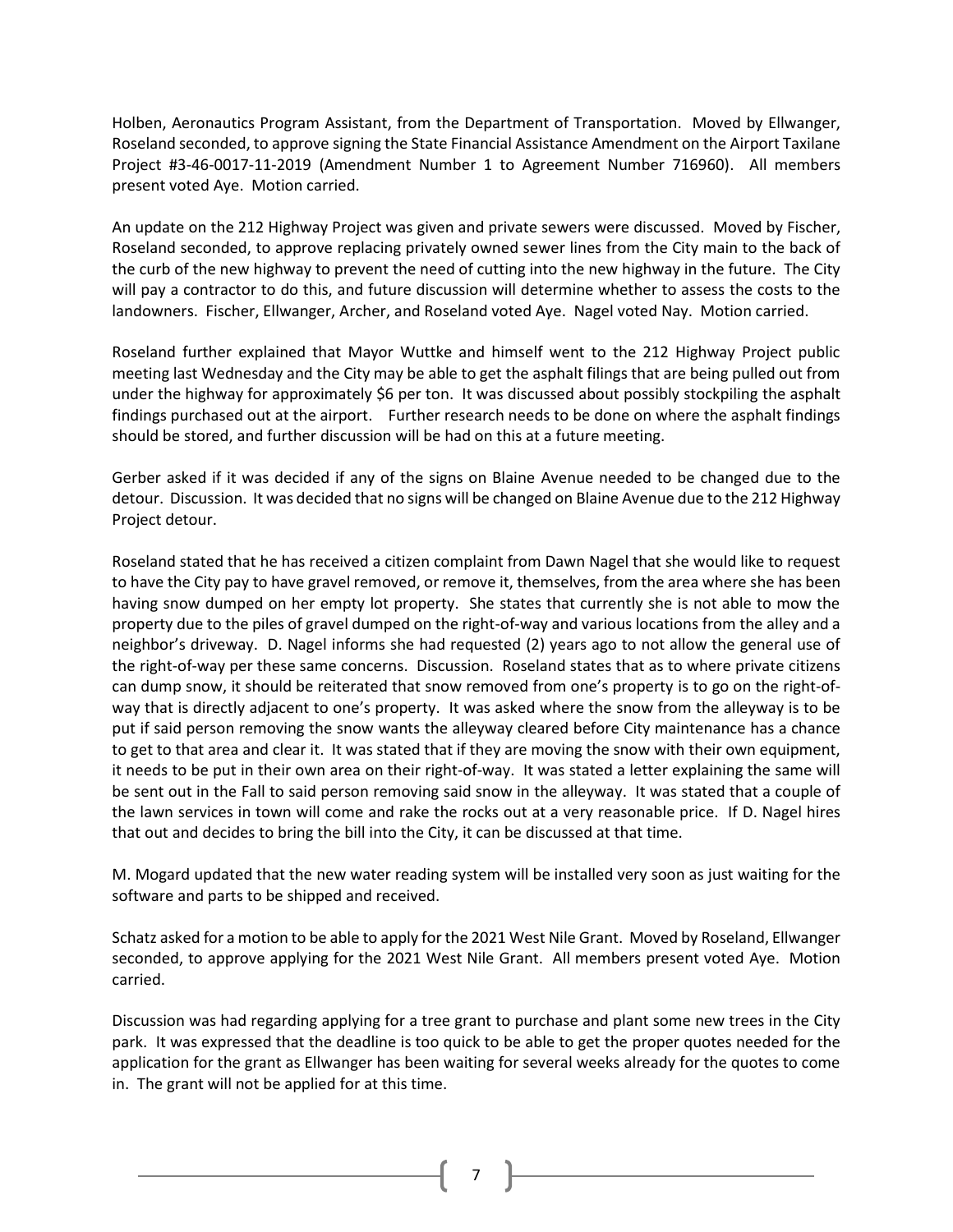Schatz informed that the Pool Committee met regarding the hiring of pool personnel and opening of the pool for the season. Currently, the opening date of the pool is set for June 7, 2021. Hiring and wages will need to be discussed in Executive Session. New lifeguard training will be completed with Kent Huckins at the "Y" in Pierre on the 15<sup>th</sup> and 16<sup>th</sup> of May 2021. Discussion. The pool must have at least (1) certified WSI lifeguard to be able to teach swim lessons. Discussion. Moved by Nagel, Roseland seconded, to advertise for a position in which an individual would be willing to get WSI training and be hired on to teach swim lessons. All members present voted Aye. Motion carried.

Mayor Wuttke reminded everyone that the annual spring clean-up week is scheduled for May 10-17, 2021.

Schatz gave finance office report. Airport fuel has recently been changed to Avgas at \$4.60 per gallon and Jet A at \$3.10 per gallon at the Gettysburg Municipal Airport.

Moved by Roseland, Ellwanger seconded, to accept ambulance write-offs in the amount of \$2,019.62. All members present voted Aye. Motion carried.

Schatz informed that maintenance employees, Allen Pope and Russell Anderson, are both up for their 4 year longevity raises which will need to be discussed in Executive Session.

Schatz asked for a motion approving the annual audit to be conducted by Cahill, Bauer & Associates, LLC, in June of 2021. A contract has been received to do so at the cost of \$7,200.00. Moved by Fischer, Archer seconded, to approve accepting and signing the contract from Cahill, Bauer & Associates, LLC, to perform the City's 2020 audit in June of 2021 in the amount of \$7,200.00. All members present voted Aye. Motion carried.

Schatz asked that special budget requests start to be turned into her as she will be starting to work on the 2022 budget very soon.

Schatz asked for permission for Schatz and M. Mogard to both be able to attend annual Budget Training together this year since they are trying to cross-train positions, which there are (2) different sessions available. One session is on June 23, 2021 in Rapid City and/or one session is on July 7, 2021 in Sioux Falls. The cost is \$25.00 each to go, plus travel. Moved by Archer, Roseland seconded, to approve both Schatz and M. Mogard to attend Budget Training for \$25.00 each, plus travel, at whichever session works best for both. All members present voted Aye. Motion carried.

Schatz also asked for permission to be able to attend the annual 2021 Elected Officials Workshop in Ft. Pierre on July 14, 2021. Moved by Roseland, Archer seconded, to approve Schatz to attend the 2021 Elected Officials Workshop in Ft. Pierre on July 14, 2021. All members present voted Aye. Motion carried.

Schatz reminded that both Schatz and M. Mogard have already been approved by Council to attend the 2021 Human Resource and Finance Officer Schools being held in Pierre from June 8 – June 11, 2021. The office will be closed during this timeframe and will reopen on Monday, June 14, 2021 and there will be an ad in the paper reminding the community of the same.

Moved by Fischer, Ellwanger seconded, to approve the following building, moving and demolition permits.

• Building Permits: Jackie Hanson – 203 S East Street – Prebuilt Home w/ Garage & Driveway

Kole Hawkinson – 308 N Ohio – Chain Link Metal Dog Fence